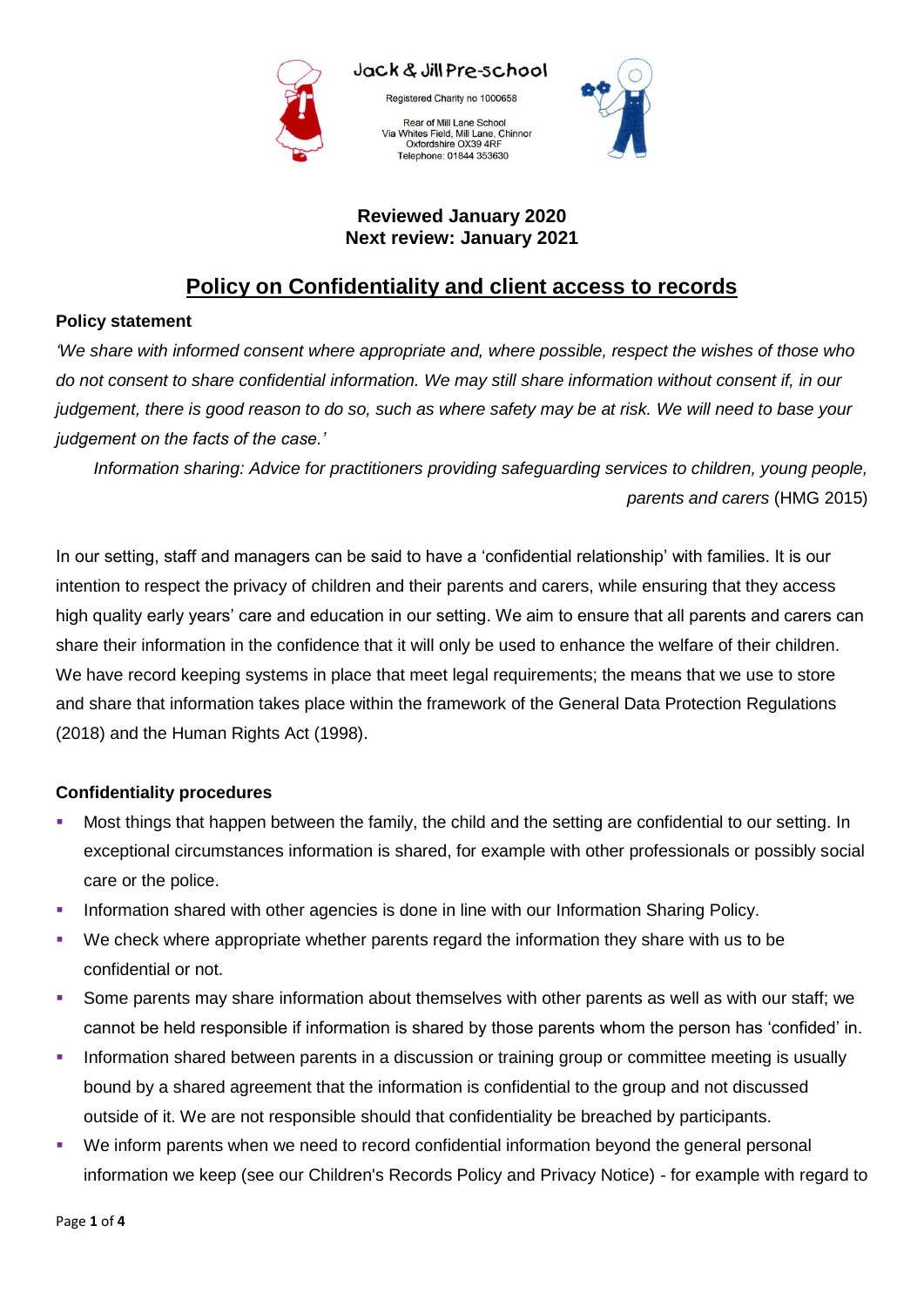any injuries, concerns or changes in relation to the child or the family, any discussions with parents on sensitive matters, any records we are obliged to keep regarding action taken in respect of child protection and any contact and correspondence with external agencies in relation to their child.

- We keep all records securely (see our Children's Records Policy and Privacy Notice).
- Information is kept in a manual file and electronically. We use the secure EY LOG record keeping system. Staff use a computer to type reports, or letters. Where this is the case, the typed document is deleted from the PC and only the hard copy kept. We do not keep electronic records on children, other than the register and financial data.
- Where it is helpful to keep an electronic copy, we download it onto a disc, labelled and kept securely.
- Our staff discuss children's general progress and well-being together in meetings, but more sensitive information is restricted to our manager and the child's key person, and is shared with other staff on a need to know basis.
- We do not discuss children with staff who are not involved in the child's care, or with other parents or anyone else outside of the setting.
- Our discussions with other professionals take place within a professional framework and not on an informal or ad-hoc basis.
- Where third parties share information about an individual to us, we check if it is confidential, both in terms of the party sharing the information and of the person whom the information concerns.

#### **Client access to records procedures**

Parents may request access to any confidential records we hold on their child and family following the procedure below:

- The parent is the 'subject' of the file in the case where a child is too young to give 'informed consent' and has a right to see information that our setting has compiled on them.
- Any request to see the child's personal file by a parent or person with parental responsibility must be made in writing to the setting leader.
- We acknowledge the request in writing, informing the parent that an arrangement will be made for him/her to see the file contents, subject to third party consent.
- Our written acknowledgement allows one month for the file to be made ready and available. We will be able to extend this by a further two months where requests are complex or numerous. If this is the case, we will inform you within one month of the receipt of the request and explain why the extension is necessary
- A reasonable fee to cover admin costs may be charged to the parent.
- Our manager may seek legal advice before sharing a file.
- Our manager and deputy go through the file and ensure that all documents have been filed correctly, that entries are in date order and that there are no missing pages. They note any information, entry or correspondence or other document which mentions a third party.
- We write to each of those individuals explaining that the subject has requested sight of the file, which contains a reference to them, stating what this is.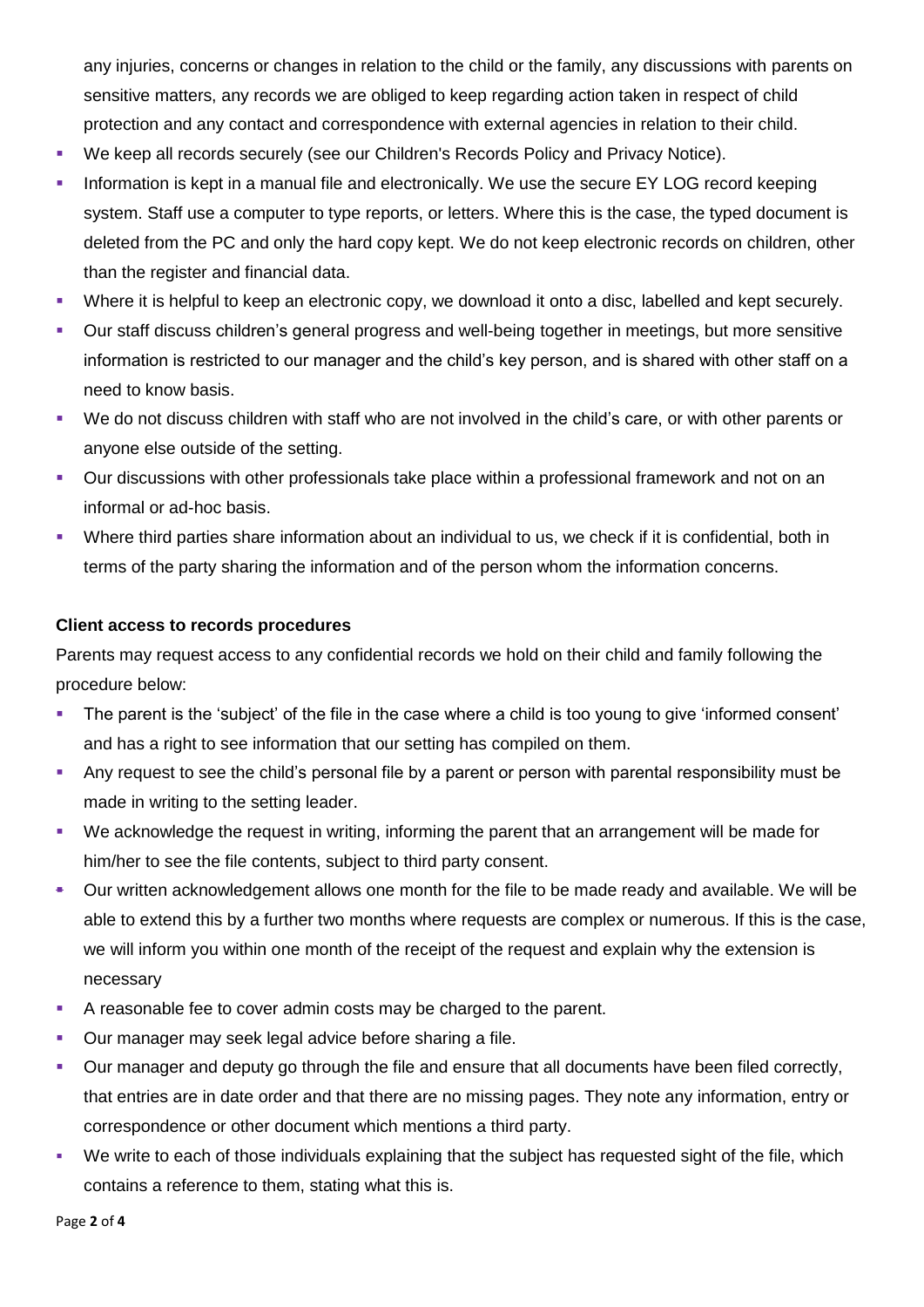- They are asked to reply in writing to us giving or refusing consent for disclosure of that material.
- We keep copies of these letters and their replies on the child's file.
- 'Third parties' include each family member noted on the file; so where there are separate entries pertaining to each parent, step parent, grandparent etc., we write to each of them to request third party consent.
- Third parties also include workers from any other agency, including children's social care and the health authority for example. Agencies will normally refuse consent to share information, preferring instead for the parent to be redirected to those agencies for a request to see their file held by that agency.
- Members of our staff should also be written to, but we reserve the right under the legislation to override a refusal for consent or to just delete the name of the staff member and not the information. We may grant refusal if the member of staff has provided information that could be considered 'sensitive' and the staff member may be in danger if that information is disclosed; or if that information is the basis of a police investigation. However, if the information is not sensitive, then it is not in our interest to withhold that information from a parent. In each case this should be discussed with members of staff and decisions recorded.
- When we have received all the consents/refusals we take a photocopy of the complete file. On the copy of the file, we remove any information that a third party has refused consent for us to disclose and blank out any references to the third party, and any information they have added to the file, using a thick marker pen.
- The copy file is then checked by the line manager and legal advisors to verify that the file has been prepared appropriately.
- What remains is the information recorded by the setting, detailing the work initiated and followed by them in relation to confidential matters. This is called the 'clean copy'.
- We photocopy the 'clean copy' again and collate it for the parent to see.
- Our manager informs the parent that the file is now ready and invites him/ her to make an appointment to view it.
- Our manager and deputy will meet with the parent to go through the file, explaining the process as well as what the content of the file records about the child and the work that has been done. Only the person(s) with parental responsibility can attend that meeting, or the parent's legal representative or interpreter.
- The parent may take a copy of the prepared file away; but, to ensure it is properly explained to and understood by the parent, we never hand it over without discussion.
- It is an offence to remove material that is controversial or to rewrite records to make them more acceptable. Our recording procedures and guidelines ensure that the material reflects an accurate and non-judgemental account of the work we have done with the family.
- If a parent feels aggrieved about any entry in the file, or the resulting outcome, then we refer the parent to our complaints procedure.
- The law requires that the information we hold must be held for a legitimate reason and must be accurate, (see our Privacy Notice). If a parent says that the information we hold is inaccurate, then the